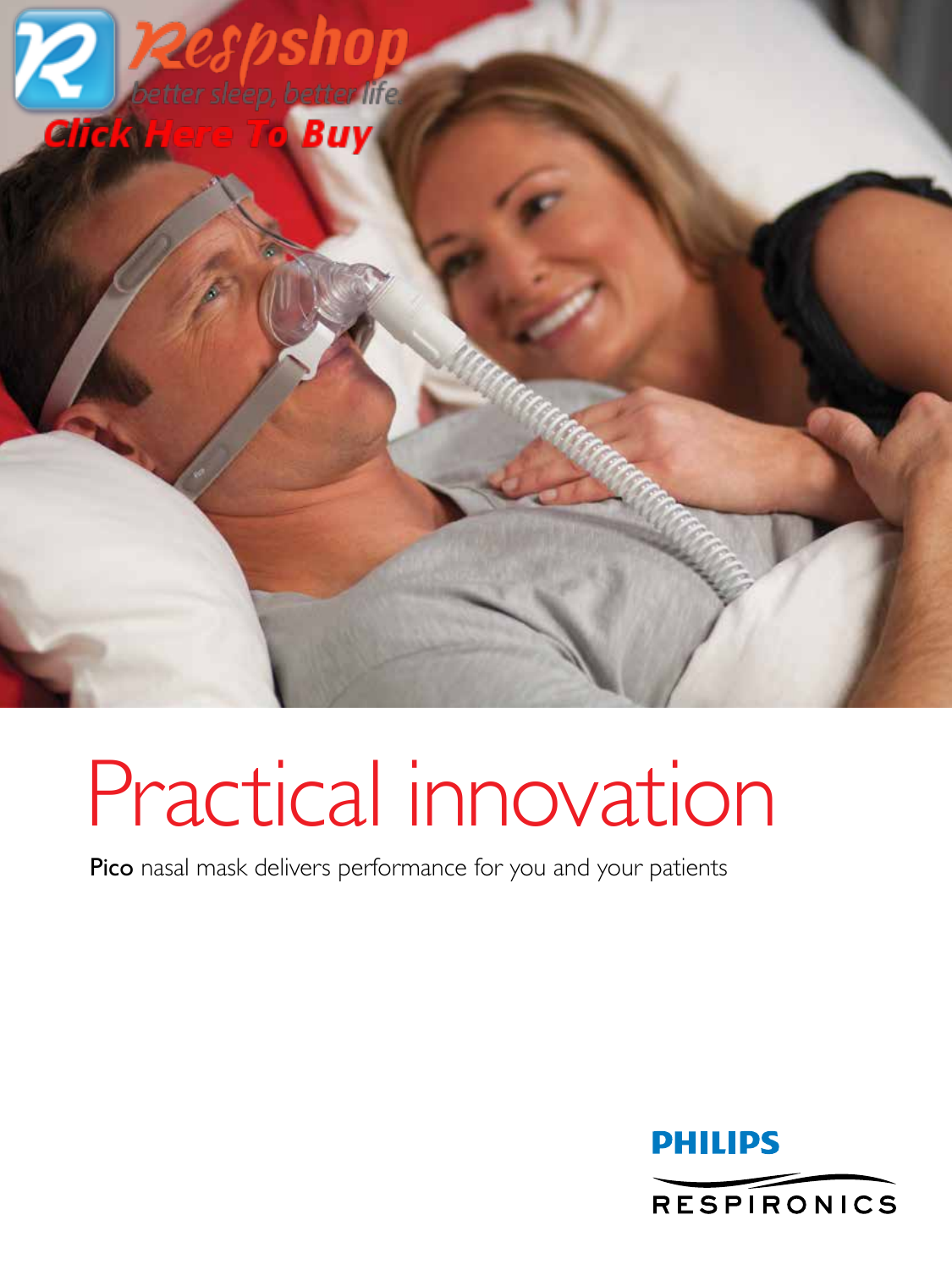At Philips Respironics, we created Pico with a definitive goal in mind — to create a truly appealing traditional nasal mask that makes minimal contact with the face and offers simplicity, comfort and seal. These qualities make it an ideal choice for new and existing sleep apnea patients who want minimal disruptions to their lifestyle.

### **Pico is the lightest and smallest traditional nasal mask on the market.\***

### **Pico comfortably fits more than 98% of patients\***

Pico is small, light, and comfortable – while providing a high level of therapy.\*

Pico offers patients a simple-to-use mask with an excellent seal that offers the freedom to watch television and read while wearing it.

Clinicians rated Pico easier to use, setup, and obtain a seal than the leading traditional nasal masks, making it ideal for your installed base optimization and new patient set-ups.\*

\*Data on file. Internal Marketing Survey 2013.

# Get started

To learn more about how Pico can start making a difference for your patients and your business, contact your Philips Respironics representative for more information.

| <b>Item</b>                                                                | <b>Part number</b> | <b>HCPCS Code</b> |
|----------------------------------------------------------------------------|--------------------|-------------------|
| Small/medium, large, extra large Pico nasal mask<br>Fitpack, with headgear | 1104940            | A7034, A7035      |
| Small/medium Pico nasal mask, with headgear                                | 1104915            | A7034, A7035      |
| Large Pico nasal mask, with headgear                                       | 1104916            | A7034, A7035      |
| Extra large Pico nasal mask, with headgear                                 | 1104917            | A7034, A7035      |
| Small/medium Pico nasal mask, without headgear                             | 1104918            | A7034             |
| Large Pico nasal mask, without headgear                                    | 1104919            | A7034             |
| Extra large Pico nasal mask, without headgear                              | 1104920            | A7034             |
|                                                                            |                    |                   |
| <b>Replacement parts</b>                                                   | <b>Part number</b> | <b>HCPCS Code</b> |
| Pico headgear                                                              | 1104934            | A7035             |
| Pico headgear, reduced size                                                | 1104935            | A7035             |
| Small/medium nasal cushion                                                 | 1104936            | A7032             |
| Large nasal cushion                                                        | 1104937            | A7032             |
| Extra large nasal cushion                                                  | 104938             | A7032             |
| Pico sizing gauge                                                          | 1104939            | N/A               |
| Pico headgear clips                                                        | 1104933            | N/A               |

# The ANSWER

Transform your business the easier way

Pico is the latest in our comprehensive portfolio of advanced mask designs plus powerful resupply solutions and innovative technologies. It's all designed to work together to your distinct advantage at a time when you need it most.



Philips Respironics is working in harmony with the care team to produce solutions that can lead to healthier patients, healthier practices and healthier businesses.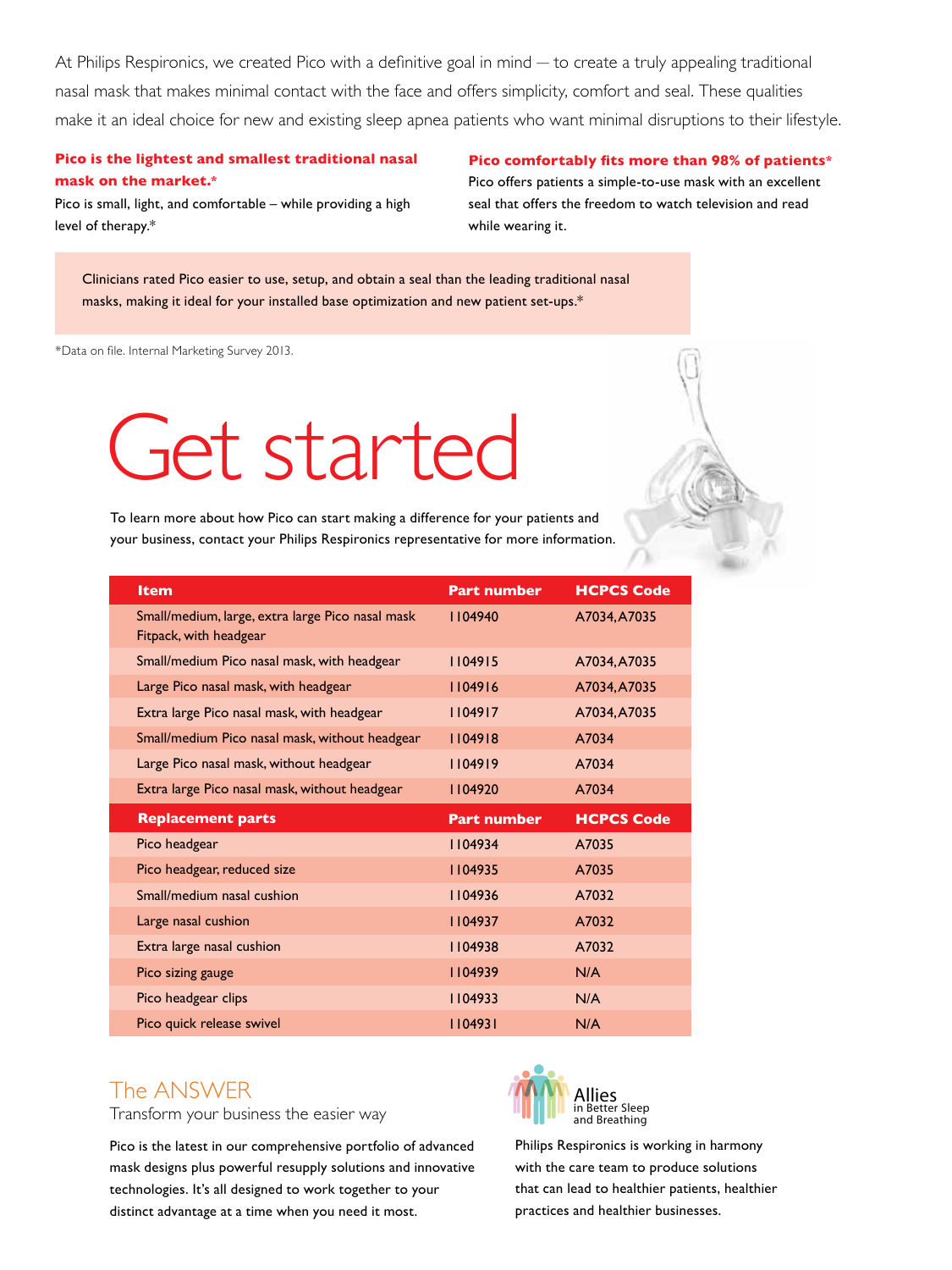# Pico fitting guide

 **Achieving the right fit with Pico is easy; just follow the instructions below to get started. See OIS fitting guide for complete instructions.**



Before putting on the mask, make sure the cushion fits the width of your nose without blocking your nostrils. The top of the cushion may sit between the bridge and tip of your nose.

Disconnect the headgear clips by twisting them away from the frame like a key and undo the headgear tab by peeling it away from the headgear strap.





Pull the headgear on over your head and gently place the cushion over your nose.

Now, while holding the mask in place, connect the headgear clips by pressing onto the mask frame.



Adjust the top and bottom straps by pulling the tabs back evenly. The mask should rest lightly on your nose. Do not over-tighten. The headgear should fit loose and comfortable.





Next, connect Pico to the flexible tubing that came with your sleep therapy device. Some air leaking is normal. Adjust the side headgear straps to reduce leaks around your eyes.

Assume different sleeping positions. Move around until comfortable. If there are any excessive air leaks, make final adjustments while lying down.